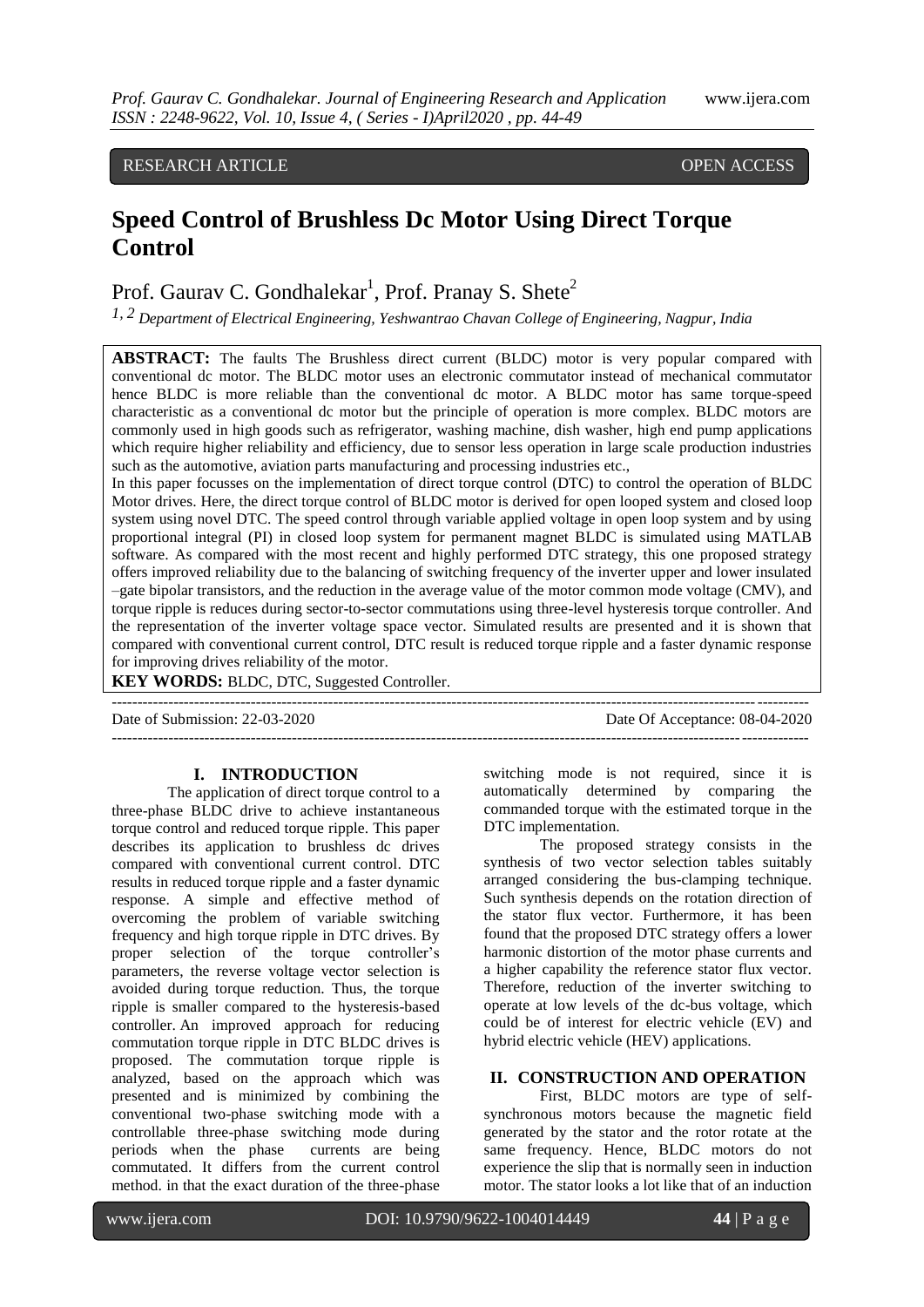motor, however the windings are distributed in different mannered. BLDC motors come in single phase and 3 phase configurations, corresponding to its type the stator has the same number of windings, out of these 3 phase motors are the most popular and widely used because they generate high torque and mostly used in high power applications. The brushless motor has surface mounted magnet on the rotor unlike the DC brushed motor; the stator of the motor is composed of stationary electromagnets. The major advantage of brushless motor is that the rotor carries only the permanent magnets; it needs no power at all. No connections need to be done with rotor; thus, no brush commutator pair needs to be made. Just because it requires no brushes so it is called brushless motor. One of the advantages of BLDC motor is that it does not require carbon brushes which wear off very fast hence it can perform noiseless and spark free operation. Moreover, brushless motors are more competent in terms of power consumptions. There is difference in the theory of operation of brushed DC motors with permanent magnets like how the commutator is made, and how the coils changes polarity during rotation. But brushless motor has no commutator no brushes. Thus, there are several ways to find out where the rotor is? Sometimes using rotary encoders, along with their controllers and know exactly the angle the rotor is, others use hall sensor. The hall sensor is placed in suitable position. Usually three hall sensors are used which are placed at 120˚ electrical apart from each other. It can sense if in front of it is the North or South Pole correspondingly the hall sensor will give high or low signal to the controller of the motor. The controller will then switch on or off the appropriate coils needed in order to produce rotating flux and provide torque.

#### **III. THREE PHASE BRIDGE INVERTER (1200**

**CONDUCTION)**



**Fig. 1 Three Phase Bridge Inverter**

Three-phase inverter, like single phase inverter take their dc supply from battery or more usually from rectifier. A rectifier converts AC voltage into dc voltage which fed to inverter. A three-phase inverter is a six-step bridge inverter [6]. It uses a minimum of six switches, switches can be thyristor, IGBT and MOSFET depends upon firing frequency and power supply. Turning ON or OFF these switches is controlled externally. Each step would be 60˚ interval for a six-step inverter. These switches are gated at 60˚ interval in proper sequence to produce 3 phase AC at output of inverter. A large capacitor connected at the input terminal tends to make the input DC voltage constant also suppresses the harmonics fed back to the dc source. There are two types of three phase bridge inverter one is 120˚ conduction mode another is 180˚ conduction mode, in 120˚ each switch conducts for 120˚ cycle and in 180˚ each switch conducts for 180˚ cycle. But in both these modes commutation take place every 60˚ electrical for completing one electric cycle of voltage at output.

### **IV. DTC STRATEGY**

DTC strategies allow a direct control of BLDC motor drives variables through a selection of the inverter control signals, in order to fulfill the requirements as whether the electromagnetic torque needs to be increased or decreased. These decisions are achieved according to the output of the three level torque hysteresis controllers and the position of the flux vector in the  $\alpha$ - $\beta$  plane. The flux remains almost constant.

(i) In this closed loop system, the sector selector allows the identification of sector in which the stator flux vector lies in the α-β plane. It is based on the combination of the three Hall-effect signals of three phases.

(ii) The two –level hysteresis controller in the torque is replaced by a three-level hysteresis controller for a high-speed operation and during sector to sector commutations.

(iii) The switching frequency of the lower IGBTs is higher than that of the upper IGBTs which creates to an unbalanced operation of the inverter switches.

(iv) A high common mode voltage is due to the three phase voltages  $v_{a0}$ ,  $v_{b0}$ ,  $v_{c0}$  have positive average values due to the unbalanced switching frequencies of upper and lower IGBTs. The reliability of inverter is compromised by the unbalanced switching frequencies of the upper and lower IGBTs.

(v) This proposed an improved DTC strategy to minimize the torque ripple amplitude during sector-to-sector commutations. At the beginning of each sector to force the turned off a phase current to flow through a controllable IGBTs instead of an uncontrollable freewheeling diode.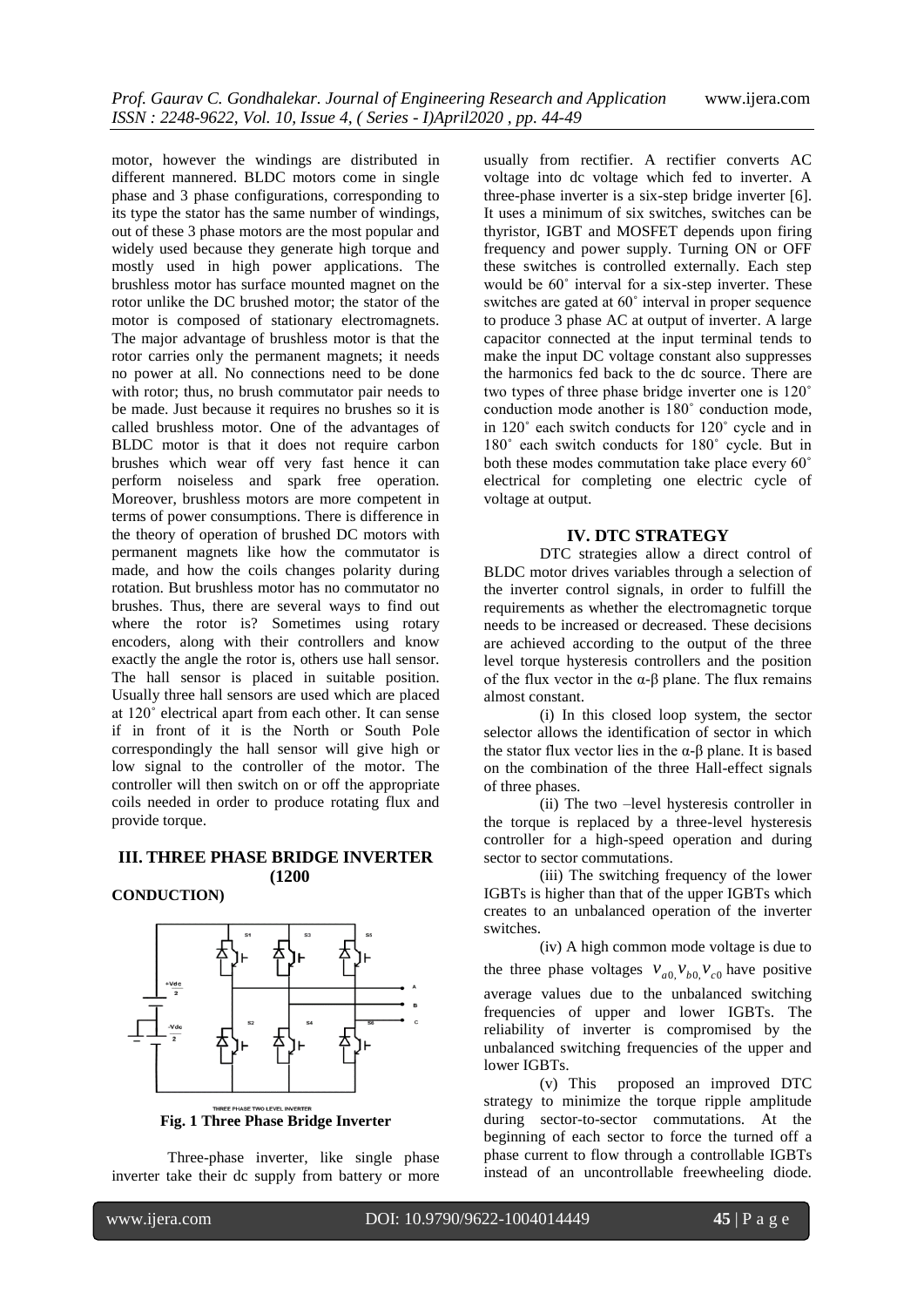Thus, rising rate  $\frac{d_i}{dt}$  of the turned off phase current can be regulated to be similar to that of the turned-on phase current. This proposed DTC strategy exhibits a capability to reduce the torque ripple during sector to sector commutations without any dependence on  $V_{dc}$ ,  $I$ ,  $\Delta t$ , and  $L_s$  due to substitution of the two-level torque controller by a three-level torque controller. The third level is activated when the torque falls during sector-tosector commutations.

#### **V. PROPOSED DTC STRATEGY**



The proposed DTC strategy is based on two major improvements. The first one is aimed at the drive reliability improvements

1. Equilibrate the switching frequencies of the inverter upper and lower IGBTs

2. Eliminate the CMV drawback within the BLDC motor.

 The second modification is based on replacing of the two-level hysteresis controller in the loop by a three –level hysteresis controller in order to achieved the application of active voltage vector corresponding to the three-phase conduction mode during sector-to-sector commutations.

#### **VI. TORQUE CONTROL OF BRUSHLESS DC MOTOR**

Torque is another important parameter of the electric machine. Torque of fan motor is constant as the fan is running. Torque can be controlled by adjusting the magnetic flux. However magnetic flux is dependent upon the current flowing through the winding. Thus, by controlling current, torque of a motor can be controlled as shown in A PI loop similar to that used to control speed can be implemented to smooth the torque response curve with changes in load.

#### **VII. CONTROLLER SIMULATION**

In Open loop control system Hall effect sensor senses the North Pole or South Pole in front of it by giving high signal or low signal respectively as shown in Fig. 3.1. These hall sensors are placed at 120˚ electrical apart to complete one 360˚ electrical revolution. There are total six possible combinational outcomes of hall sensor 100,101,011,001,010,110. These signals tell when commutation will take place also sequence in which stators should be energies to produce rotating magnetic field. Commutation occurs when these signal changes. These signal changes every 60˚ electrical revolution, Hence the commutation take place every 60˚ electrical revolution. Once hall signals are received the gate logic circuit tells which two switches will be turn on. Gate logic is nothing but combination of AND gates and NOT gates. The gate logic can be derived from Karnaugh map. As we know there are total six switches of inverter each switch is on for 120˚ electrical revolution. In a MATLAB / SIMULINK Simulation –

(a) The main power circuit: Constant DC voltage source which provide 115V to driver circuit.

(b) The motor: The module "Permanent magnet" synchronous motor" is selected with the waveform of air gap magnetic flux density being trapezoidal and the width of its flux part is 120 electrical.

(c) Measurement unit: this unit consists of bus selecting module "Bus selector," which is used to measure the variables of the motor when it operating such as back EMF, current, rotor speed, torque etc., (d) Logic unit: This unit consists of logical operator AND/NOT which are used for generating gate pulse signals for driving circuit.



**Fig. 3 Open Loop Control Simulation**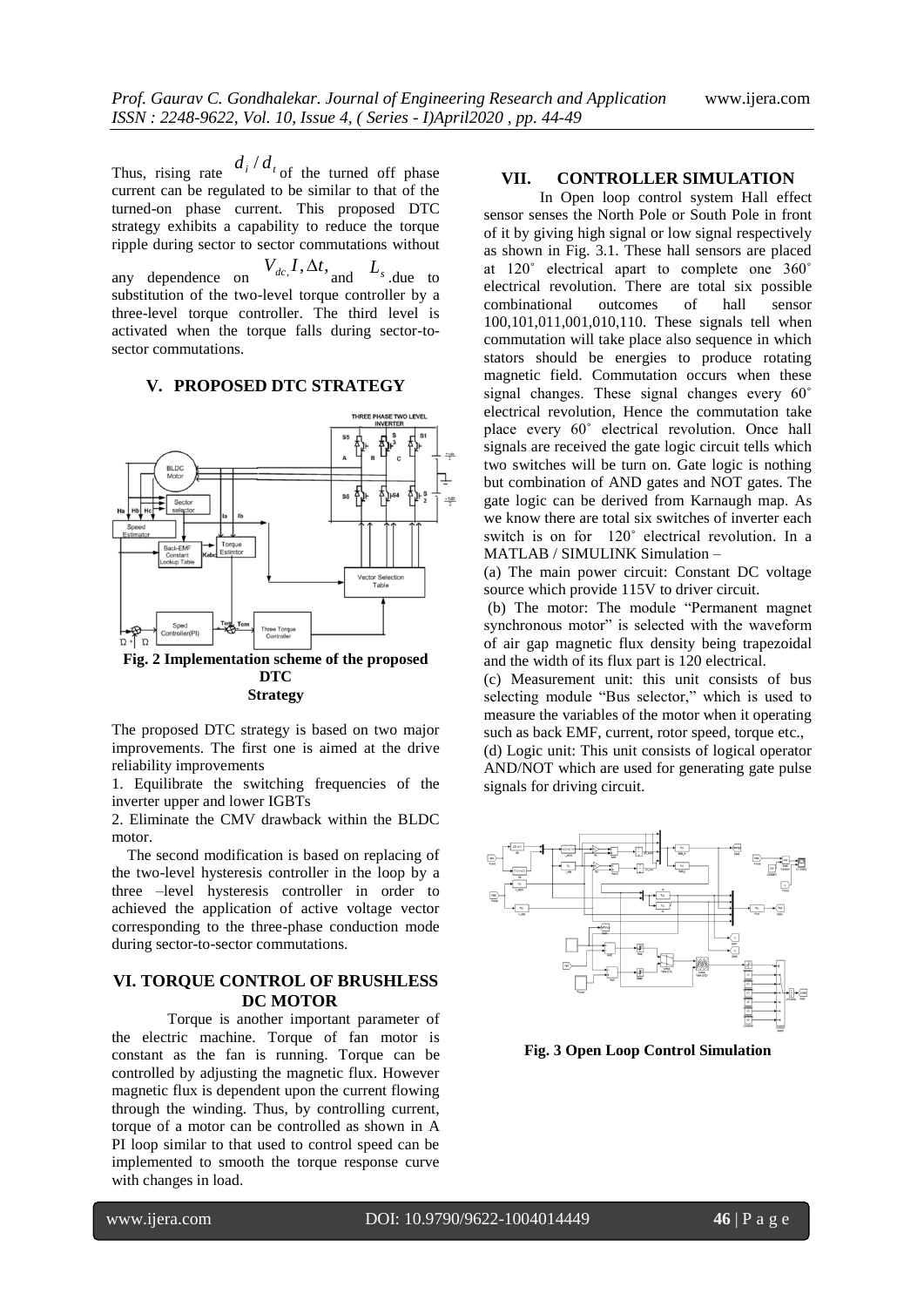

**Fig. 4 Inverter voltage versus Time**

**Table 1 shows the input parameters of BLDC motor for simulation.**

| S.No           | Motor Parameter                     | Specifications |
|----------------|-------------------------------------|----------------|
| $\mathbf{1}$   | Mechanical input                    | Torque Tm      |
| $\overline{c}$ | Stator phase resistance Rs (ohms)   | 0.315          |
| 3              | Stator phase inductance Ls (Henry)  | $1.4e-3$       |
| 4              | Voltage constant(Vpeak/rpm)         | 67             |
| 5              | Torque constant(N.m/Apeak)          | 0.5568         |
| 6              | Back EMF flat area (degree)         | 120            |
| 7              | Inertia (Jkgm2)                     | 0.0008         |
| 8              | Friction factor F (N.m-s)           | 0.001          |
| 9              | Flux linkage established by magnets | 0.0928         |



**Fig. 5 Actual q-axis rotor reference frame back EMF constant vs electrical rotor position**







**Fig. 7 Stator flux linkages trajectory of DTC of a BLDC motor**

In closed loop control the speed of BLDC motor can be controlled using proportional integral (PI) controller, PI controller can regulate the duty cycle hence control the voltage applied to BLDC motor. Speed of BLDC motor is directly proportional to applied voltage. Speed of BLDC motor can be set to reference speed. Any diversion from this speed will be given as an error signal to PI controller. PI controller will take appropriate signal on receiving of this error signal; it can increase as well as decrease the duty cycle of applied gate signal. The MATLAB / SIMULINK Simulation is as follows—

a) The main power circuit: constant DC voltage source which provide 24V to driver circuit.

b) The motor: the module "Permanent magnet synchronous motor" is selected with the waveform of air gap magnetic flux density being trapezoidal and the width of its flux part is 120 electrical.

c) Measurement unit: this unit consists of bus selecting module "Bus selector," which is used to measure the variables of the motor when it operating such as back EMF, current, rotor speed, torque etc.

d) Logic unit: this unit consists of logical operator AND/NOT which are used for generating gate pulse signals for driving circuit.

e) Controller unit: this unit consist of proportional integral controller, signal generator, relational operator.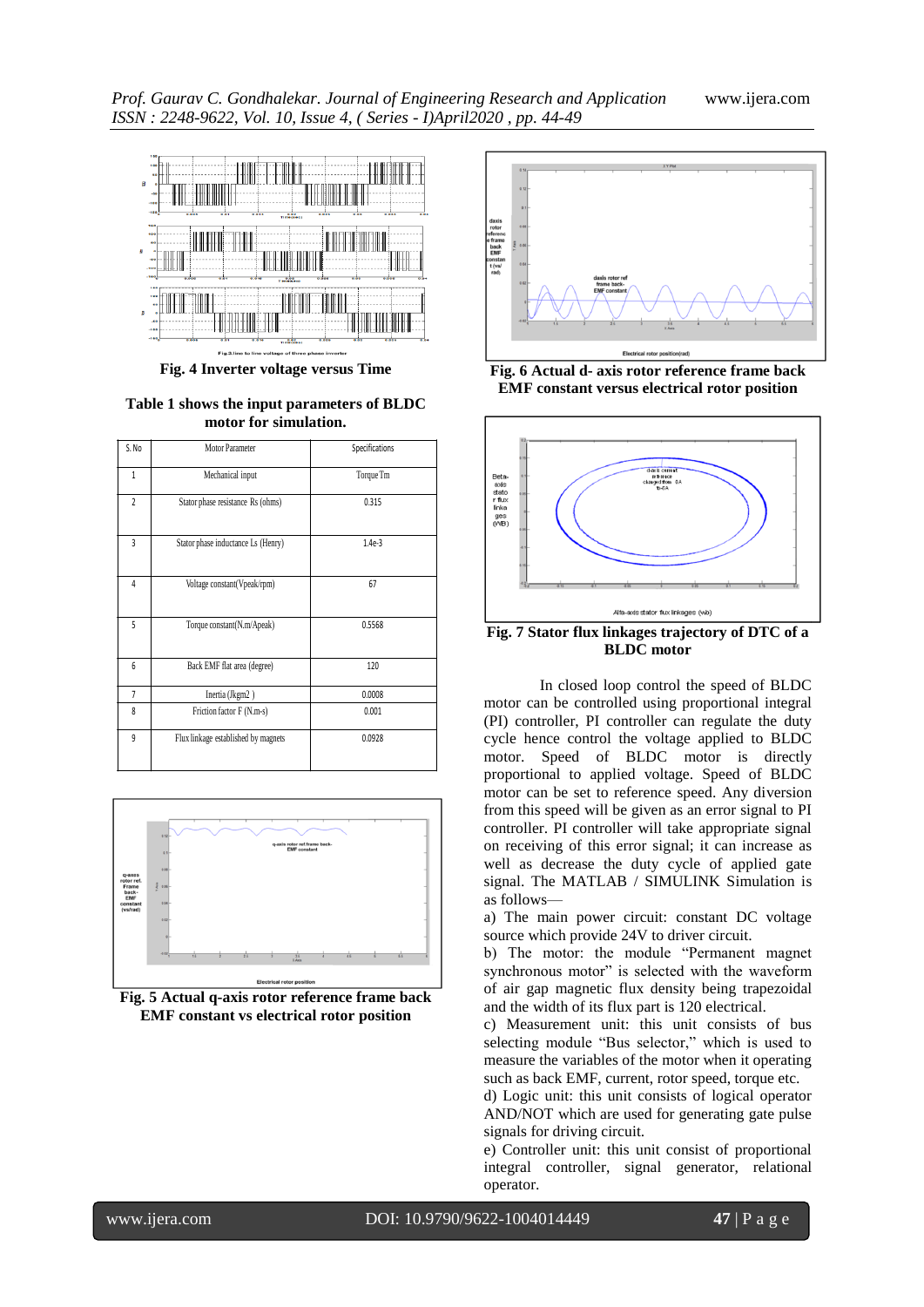

**Fig. 8 Layout of closed loop**



**Fig. 9 BLDC model for closed loop control**



**Fig. 10 speed Vs Time characteristics**

#### **Table 3.2 shows the input parameters of BLDC motor for simulation**

| S.No           | Motor Parameter                     | Specifications |
|----------------|-------------------------------------|----------------|
| $\mathbf{1}$   | Mechanical input                    | Torque Tm      |
| $\overline{2}$ | Stator phase resistance Rs (ohms)   | 0.315          |
| 3              | Stator phase inductance Ls (Henry)  | $1.4e-3$       |
| 4              | Voltage constant(Vpeak/rpm)         | 67             |
| 5              | Torque constant(N.m/Apeak)          | 0.5568         |
| 6              | Back EMF flat area (degree)         | 120            |
| $\overline{7}$ | Inertia (Jkgm2)                     | 0.0008         |
| 8              | Friction factor F (N.m-s)           | 0.001          |
| 9              | Flux linkage established by magnets | 0.0928         |



**Fig. 11 Torque Vs time characteristics**



**Fig. 12 Phase current waveform**



**Fig. 13 Id-I<sup>q</sup> Vs Time waveform**



**Fig. 14 Sector succession and electromagnetic torque Vs Time (sec)**

From speed versus time graph it can be shown that control loop system is insensitive to parameter variation or disturbances. The speed maintained by motor is the reference speed.